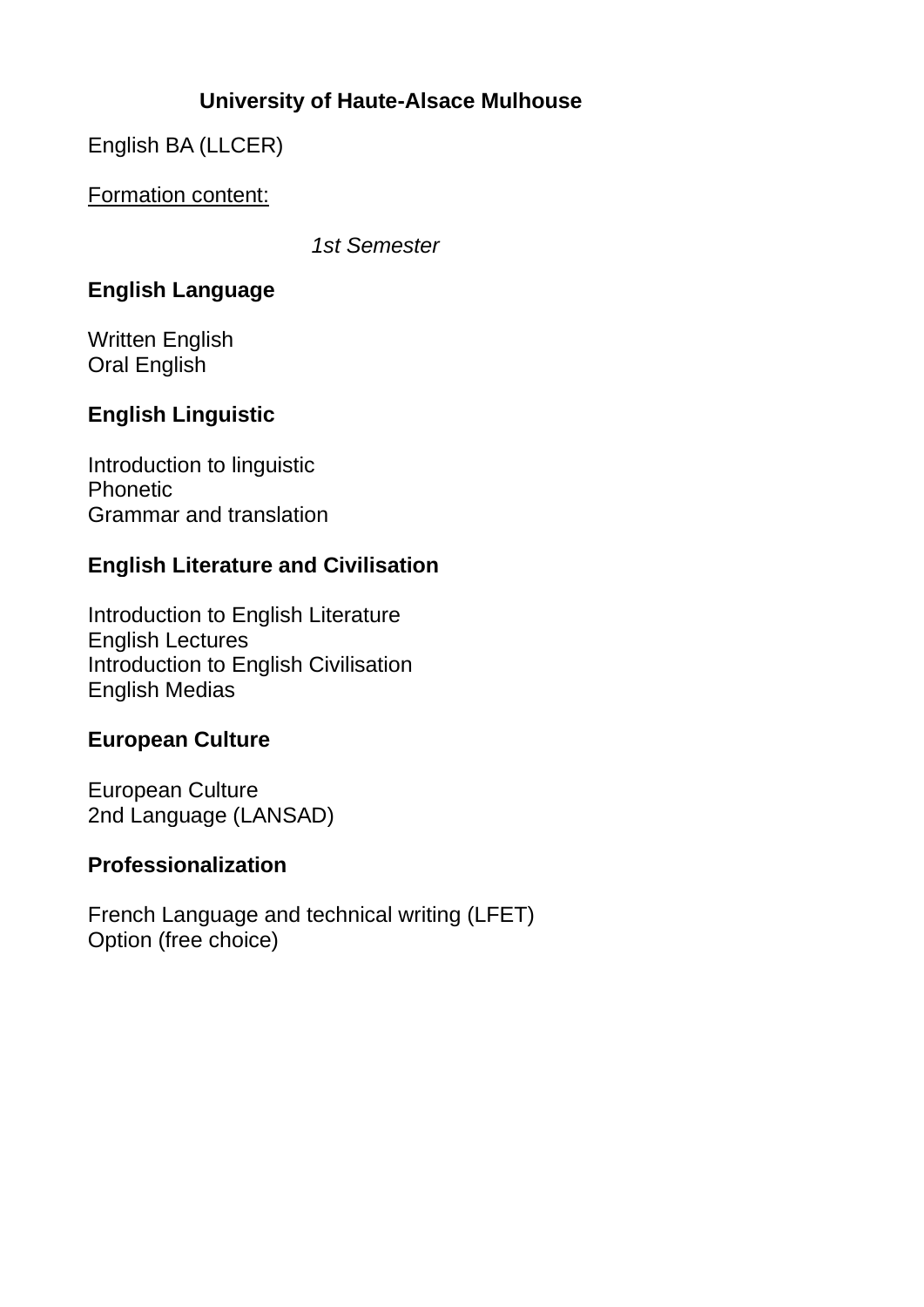#### *2nd Semester*

## **English Language**

Written English Oral English

### **English Linguistic**

Introduction to linguistic Phonetic Grammar and translation

### **English Literature and Civilisation**

English Literature English Lectures English Civilisation English Medias

#### **European Culture**

European Culture 2nd Language (LANSAD)

#### **Professionalization**

French Language and technical writing (LFET) Option (free choice) + mandatory validation in S2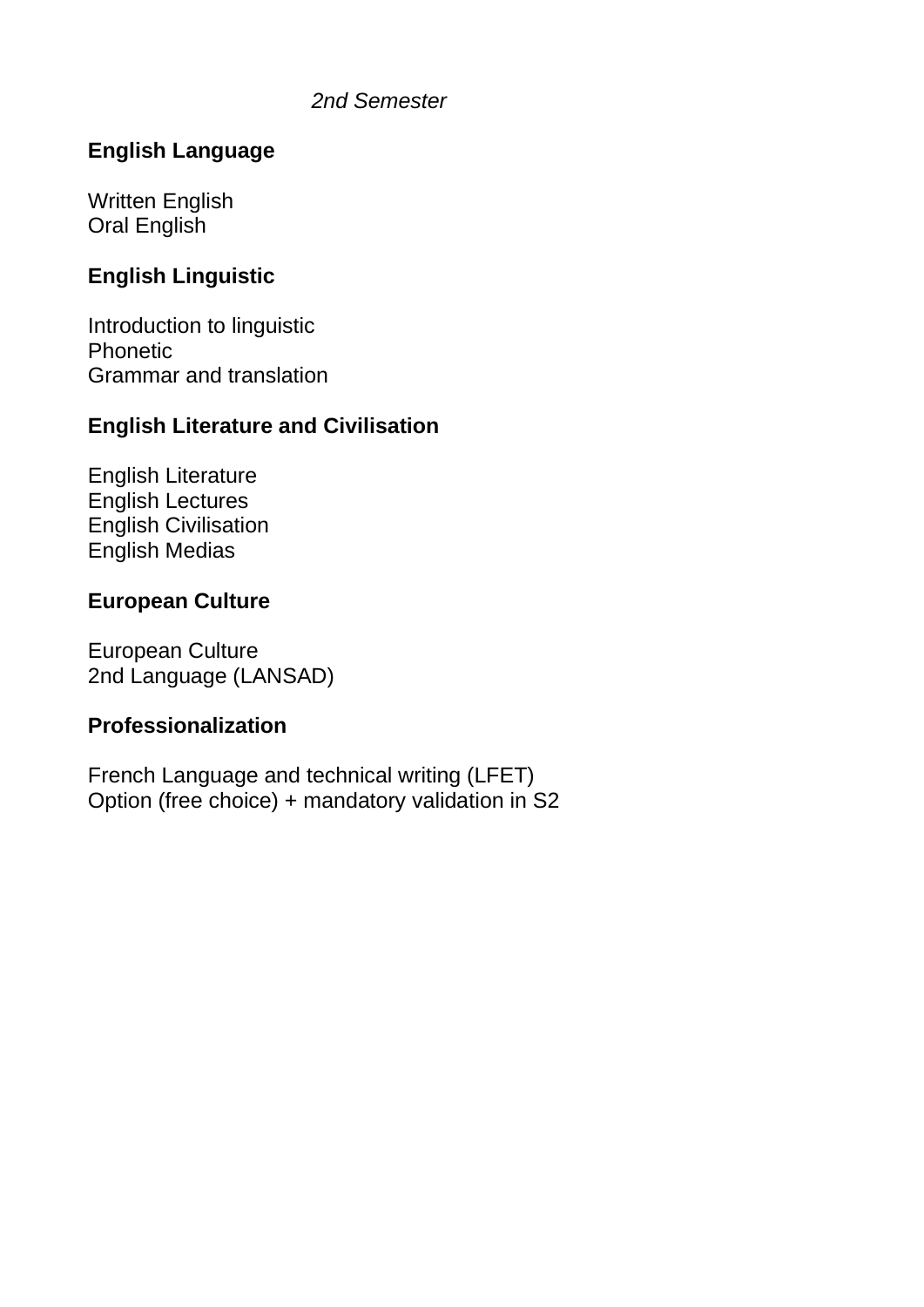*3rd Semester*

# **English Language**

Written English Oral English Thème Version

# **English Linguistic**

Linguistic Phonetic Grammar

# **English Literature and Civilisation**

UK Literature US Literature US Civilisation UK Civilisation

### **European Culture**

European culture 2nd Language (LANSAD)

### **Professionalization**

French Language and technical writing (LFET) **TICE** SIO 3rd module "study pursuit" Option (free choice)+ mandatory validation in S4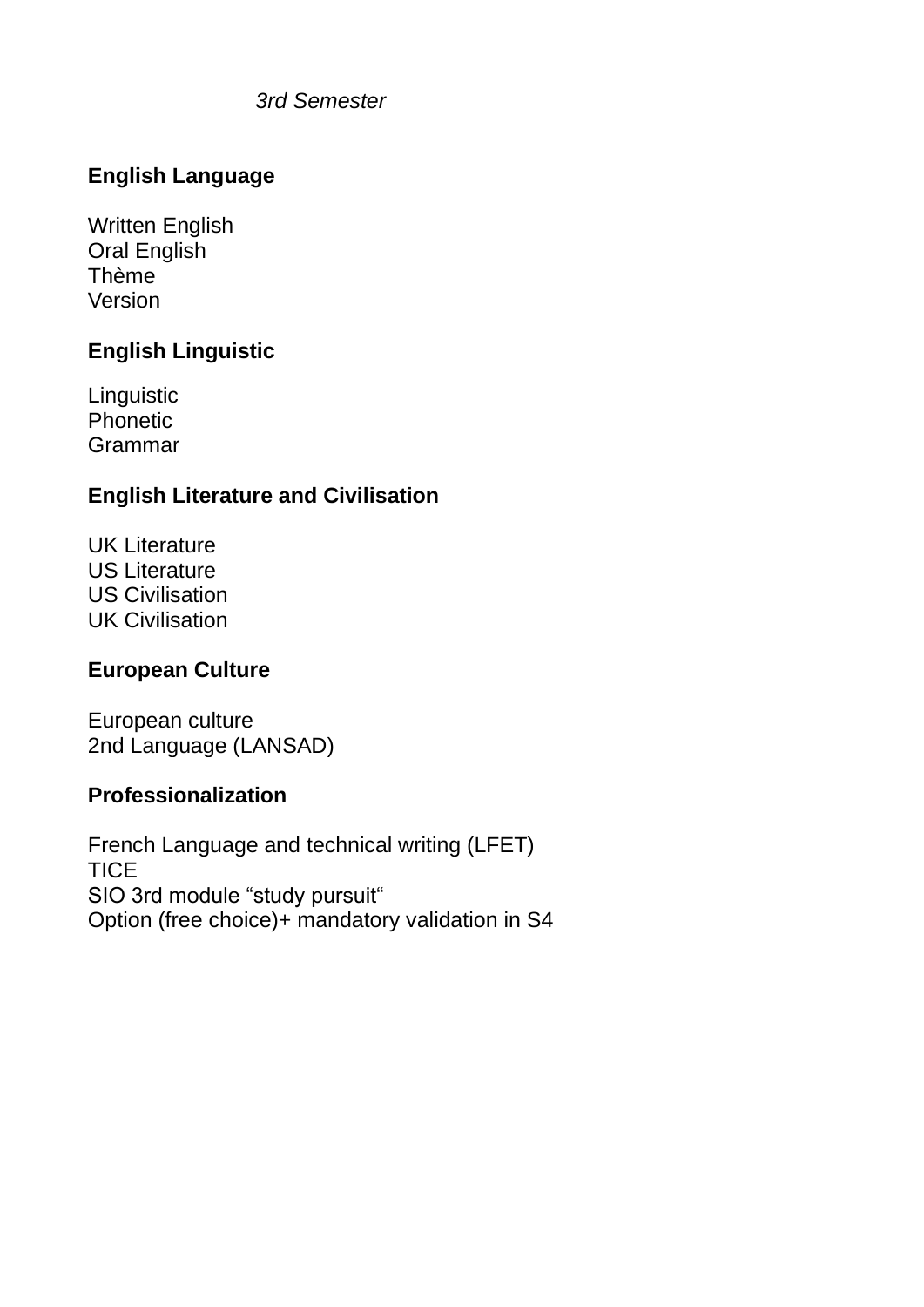#### *4th Semester*

# **English Language**

Written English Oral English Thème Version

## **English Linguistic**

**Linguistic** Phonology Grammar

## **English Literature and Civilisation**

UK Literature US Literature US Civilisation UK Civilisation

# **European Culture**

European culture 2nd Language (LANSAD)

### **Professionalization**

Professional and personalized project + SIO modules French Language and technical writing (LFET) **Option**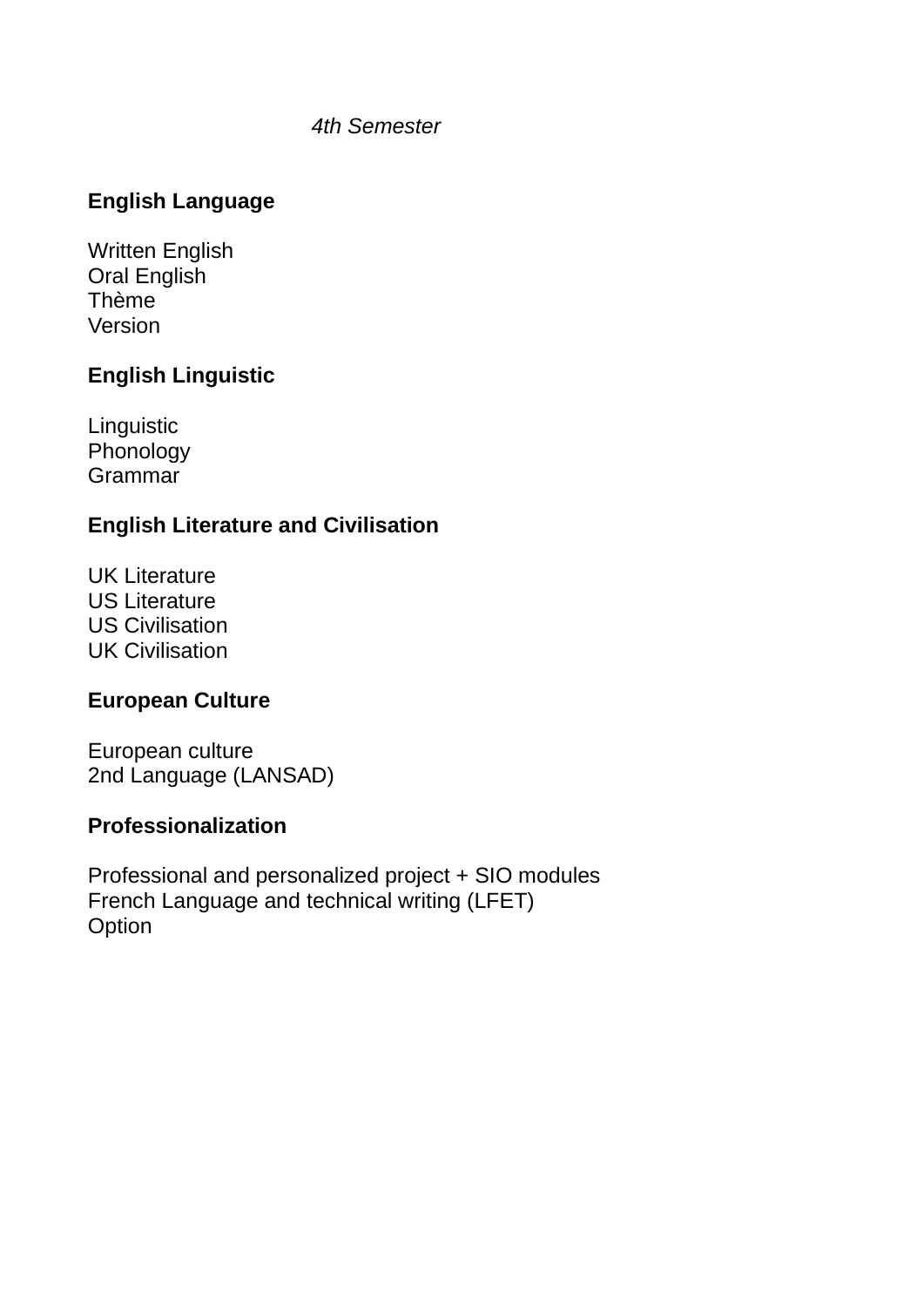#### *5th Semester*

# **English Language**

Written English Oral English Thème Version

### **English Linguistic**

Interpretation **Linguistic Stylistics** Initiation to research

# **English Literature and Civilisation**

US Literature UK Literature US Civilisation UK Civilisation

### **2nd Language LANSAD**

#### **Professionalization**

Module 5+6a SIO Option or internship of 24H (free choice) French Language and technical writing (LFET) Option (mandatory validation in S6)